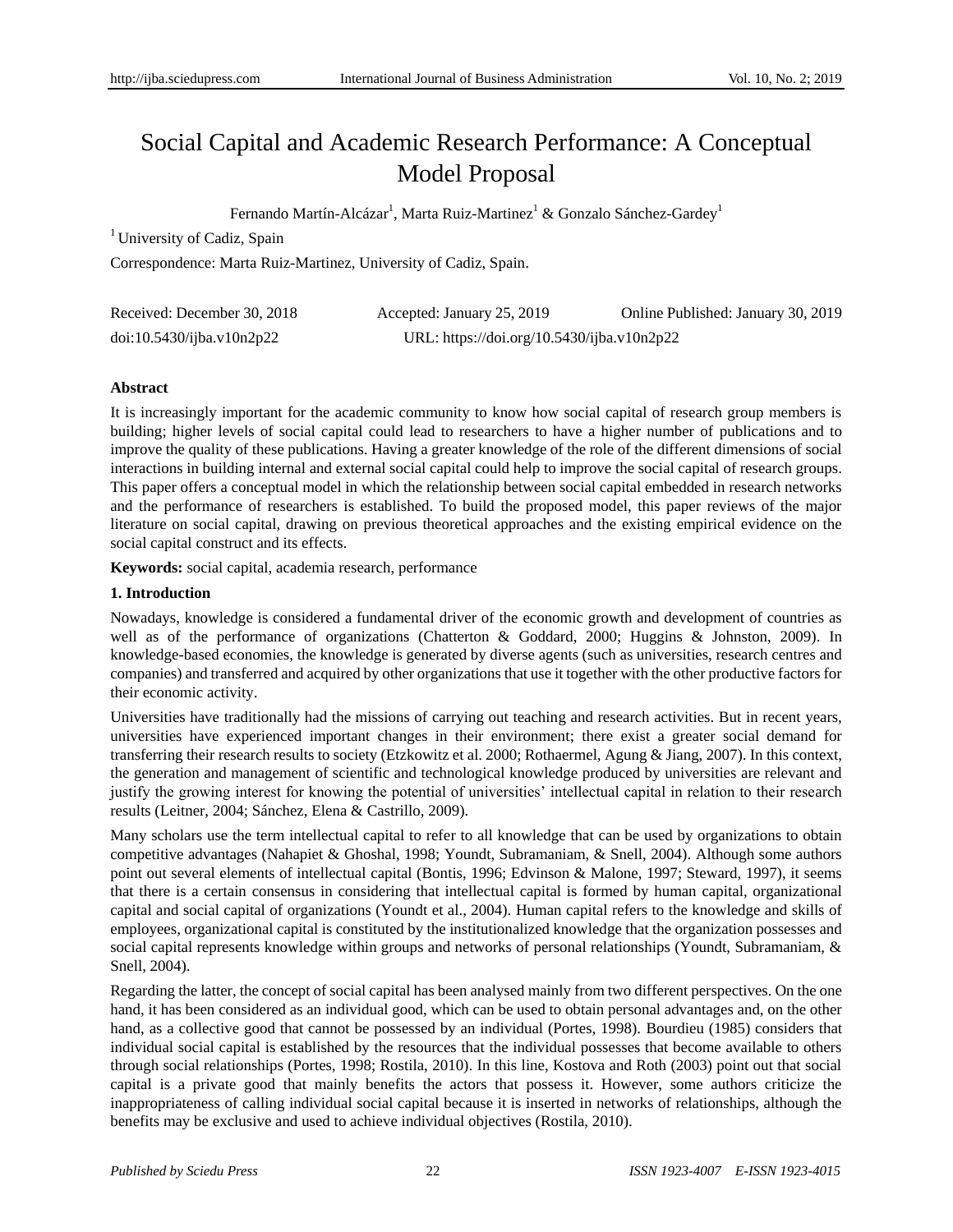In the last two decades an important body of theoretical and empirical literature has emerged focused on the study of the social capital of organizations and influencing research in areas such as knowledge management, among others (Kwon & Adler, 2014). Indeed, knowledge management literature has emphasized the role of social capital as barriers and facilitators of knowledge management processes. Social capital internal to groups or organizations has been recognised as both barriers and facilitators of acquisition, creation, sharing and transfer knowledge management processes (Pinho, Rego & Pina e Cunha, 2012). Similarly, external social capital related to participate in networks and cooperate with other groups or organizations has been also identified as barriers and facilitators of the four knowledge management processes (Pinho, Rego & Pina e Cunha, 2012).

The organizational and management literature includes numerous empirical studies that analyse the effects of social capital on the results of organizations. In these works, social capital is used as an instrumental variable to explain various returns within organizations. Several studies at the individual level establish the relationship between social capital and compensation (Carroll & Teo, 1996), or its effect on improvements in the professional careers of employees (Xiao & Tsui, 2007; Rodan, 2010; Bolander et al., 2015) analysing the mechanisms that explain why social capital affects results (Seibert, Kraimer & Liden, 2001). Other studies focus on analysing the effects of social capital on the acquisition and exchange of information and knowledge (Anderson, 2008; Van den Hooff & Huysman 2009; Hau et al., 2013; Chang, Hsu & Lee, 2015; Jiang & Hu, 2015; Choi, 2015).

There are numerous studies that, using the organization as a unit of analysis, examine the relationship between social capital and diverse economic measures such as market expansion, improvements in sales or business profits (Park & Luo, 2001; Yiu & Lau, 2008; Andrews, 2010); the survival of companies (Fischer & Pollock, 2004; Kalnins & Chung, 2006); innovation (Chen, Chang, & Hung, 2008, De Clercq, Thongpapanl & Dimov, 2011, Delgado-Verde et al., 2011, Pérez-Luño et al., 2011); income and sales technology companies (Collins & Smith, 2006); the results of public organizations (Andrews, 2010) and start-ups companies (Maurer & Ebers, 2006; Pirolo, & Presutti, 2010), among others.

Much of the existing empirical evidence on the relationship between social capital and the performance of organizations finds a positive relationship between both variables. However, some studies offer contradictory results to the previous ones, showing in some cases evidence of the existence of a negative relationship between both variables (Malik, 2012; Rouzies & Hulland, 2014) or with an inverted U form in others (Yu & Chiu, 2010; Villena, Revilla & Choi, 2011).

As mentioned previously, universities are knowledge producers. Currently, an important part of scientific production is the result of scientific collaboration between researchers or research groups embedded in research networks (Bozeman, Fay, & Slade, 2013; Cummings & Kiesler, 2014). Several papers have pointed out the significant role of scientific collaboration for research productivity (Katz & Martin, 1997; Lee & Bozeman, 2005) and research impact (Gazni & Didegah, 2011; Sooryamoorthy, 2009). As literature suggests, the configuration of social networks influences the resources of knowledge available by members of groups affecting to the performance (Nahapiet & Ghoshal, 1998; Reagans & Zuckerman, 2001; Wong, 2008; Chung & Jackson, 2012). Empirical evidence shows a positive and significant effect of social capital dimensions on both scientific productivity and research impact (Abbasi, Altmann, & Hossain, 2011; Gonzalez-Brambila, 2014; Gonzalez-Brambila, Veloso & Krackhardt, 2013; Li, Liao & Yen, 2013; Rodriguez & Gonzalez-Brambila, 2016). Numerous studies describe how high levels of social capital associated with good ties between researchers lead to high levels of creativity and access to a greater volume of information. Therefore, if higher levels of social capital can lead researchers to have a greater number of scientific articles and to improve the quality of these articles, analysing how the social capital of the members of the research group can be built it is an increasingly important issue for academics, but also for knowledge managers and for research-based organizations.

The purpose of the article is that based on theoretical approaches and empirical evidence to establish a conceptual model on the relationship between social capital and the performance of researchers. Literature focused on social capital in the academic context is scarce. This paper tries to fill this gap and offers a conceptual model that determines the relationship between the relational, cognitive and structural social capital dimensions embedded in internal and external research networks and the researchers performance, emphasizing the connections between social capital dimensions and the processes of creation and exchange of knowledge. By means of the literature review, the paper highlights the basis of social capital construct that affects to academic research results and the mechanisms that explain how social capital is built and why it affects to researchers performance about which there is limited knowledge in the academic context.

The paper is structured as follows. Section 2 presents the theoretical arguments making a brief description of the main theoretical perspectives from which the social capital within the area of management has been addressed. Section 3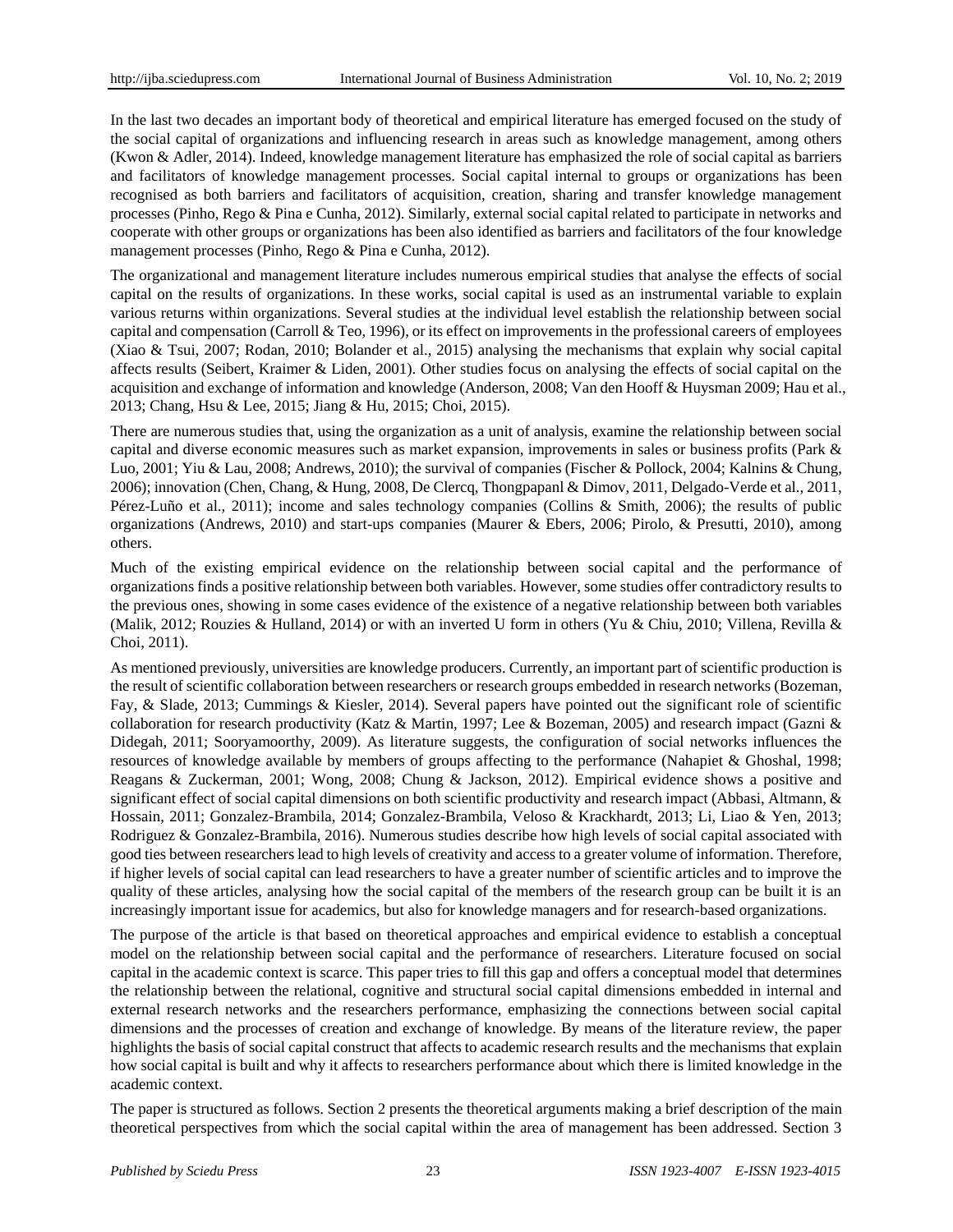focuses on the empirical evidence about the social capital-performance relationship. Section 4 synthetizes the main conclusions of the study as well as future research lines.

#### **2. Social Capital: Theoretical Background**

In order to construct the conceptual model, a thorough revision of both theoretical and empirical literature has been carried out. First, the review of the literature has focused on the works of pioneering authors such as Bourdieu, Coleman and Putnam who established the bases of social capital. This has allowed us to analyse the contributions of each one of them as well as the clarification of the concept. Second, the most influential theoretical works that have laid the foundations of social capital in the context of organizations have been reviewed. Finally, the empirical literature that focused on the relationship between social capital and results in the organizational and academic sphere has been reviewed. The review of the theoretical foundations is collected in this section, while the review of the empirical literature is presented in Section 3. Throughout these two Sections, the existing knowledge gaps about this topic are highlighted and we show our contribution to fill those gaps.

The concept of social capital began to be discussed in the scientific literature in studies carried out by Bourdieu (1985), Coleman (1988; 1990) and Putnam (1993). The first systematic study on social capital was carried out by Bourdieu  $(1985: 248)$  who defined it as "the aggregate of the actual or potential resources which are linked to possession of a durable network of more or less institutionalized relationships of mutual acquaintance and recognition—or in other words, to membership in a group". The volume of social capital of the individual depends both on the size of its network of connections, and on the volume of capital that those individuals with whom they have relationships (Bourdieu, 1985). Coleman (1988:S98) defined social capital as "a variety of different entities, with two elements in common: they all consist of some aspect of social structures, and they facilitate certain actions of actors- whether persons or corporate actors- within the structure‖. This broader perspective of social capital fostered the application of the term to numerous different and sometimes contradictory processes, although the author introduces some notes on its scope, considering that certain social structures perform this function of social capital generation better than others (Portes, 1998). As Granville (2009) points out, both authors, Bourdieu and Coleman, agree that social capital is inherent to social relations and that investment in interpersonal relationships is what creates social capital; however, they differ in the phenomenon to explain as in the formulation of the groups in which the social capital exists. Putnam (1993) refers to social capital as "features of social organization, such as networks, norms, and trust that facilitate coordination and cooperation for mutual benefit". Trust can thus be considered as a result of social capital or as a component of the shared values that constitute social capital or both (Woolcock, 2001; Cote & Healy, 2001).

Social capital construct has been widely applied in the field of social sciences by numerous researchers that have led to numerous definitions (Nahapiet & Ghoshal, 1998; Lin, 2001; Adler & Kwon, 2002). However, the definition of social capital most used in the management and organizational literature is that carried out by Nahapiet and Ghoshal (1998) whom define social capital as "the sum of the actual and potential resources embedded within, available through, and derived from the network of relationships possessed by an individual or social unit" (Nahapiet & Ghoshal, 1998:243). Nahapiet and Ghoshal (1998) grouped the social capital's resources in three dimensions -relational, structural and cognitive- that facilitate the creation and exchange of knowledge. The relational dimension refers to the assets such as trust, norms of cooperation, identity created though the relationship those researchers develop with each other (Nahapiet & Ghoshal, 1998). The cognitive dimension refers to those resources that researchers develop over time with others such as beliefs, language, values and codes facilitating better understanding of common objectives (Chow & Chan, 2008; Tsai & Ghoshal, 1998). The structural dimension includes the patterns of connection between members in a network. The structural dimension overlaps with the social network concept (Zheng, 2010).

From a theoretical point of view, the social network theory provides two different perceptions of social capital that are particularly relevant for organizational performance, that is, structural holes and closure network approaches (Reagans & Zuckerman, 2001). On the one hand, the structural holes approach (Burt, 1992) states that the existence of holes in the network structure is an opportunity to interconnect information flows from multiple sources that are not connected to each other, creating efficient and information-rich networks. This represents a source of advantages for the actor who acts as a bridge between these contacts since he/she is directly connected to them, but the others are only connected to each other in an indirect way allowing him/her to have access to a greater volume of information making him/her a more attractive actor for their networks of contacts (Ahuja, 2000).

According to Burt (1992), the theory of structural holes and the strength of weak ties approach are connected, describing the same phenomenon. Granovetter (1973) points out the importance of weak ties versus strong ties as a source of unique information and resources. There are two main reasons why networks with weak links are considered to provide information benefits superior to strong networks. The first is that actors with strong ties have more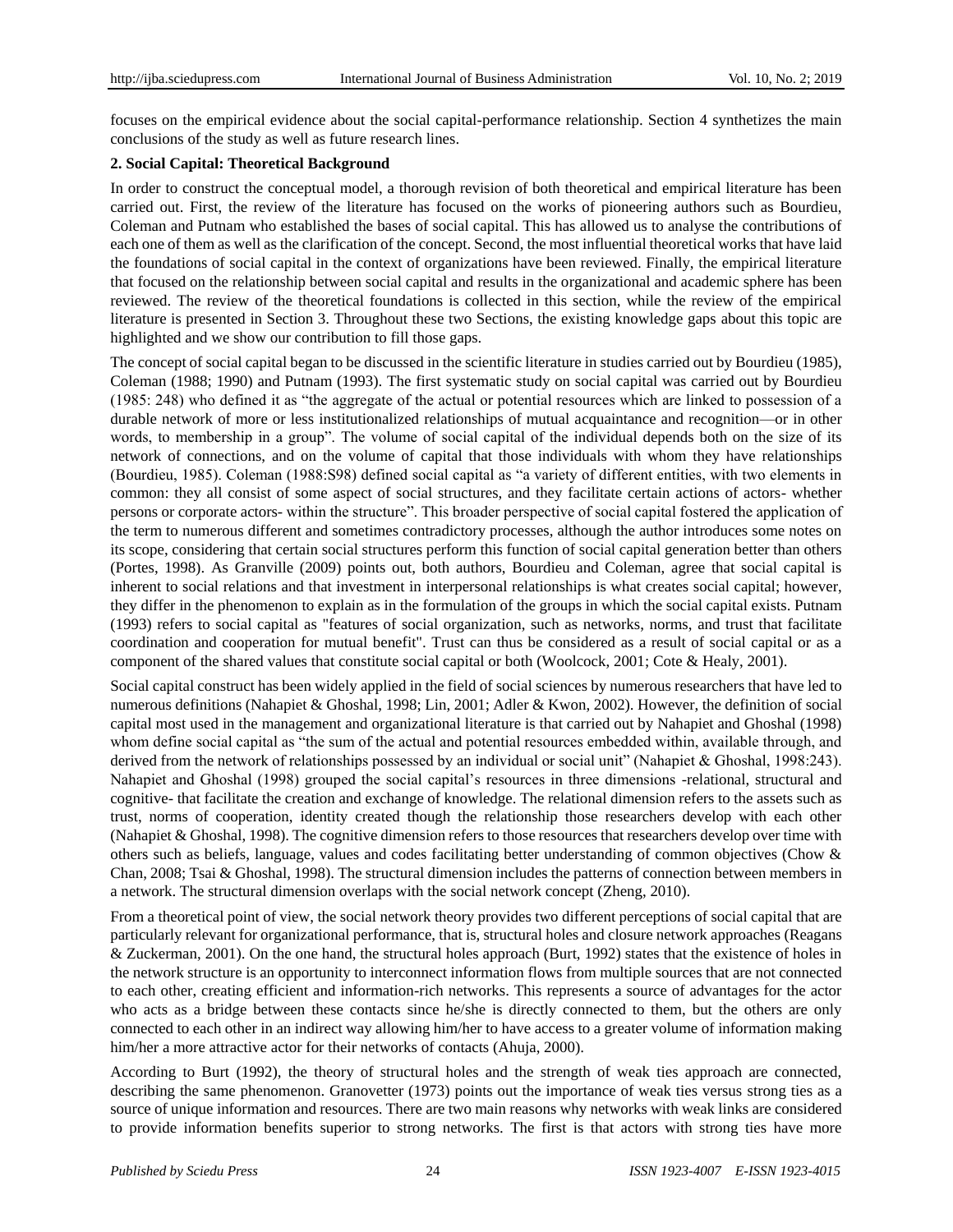redundant and therefore less valuable information; the second is that weak ties are related to a larger network size, as it is less costly to maintain. This increases the number of structural holes and hence networks efficiency (Anderson, 2008). As Lin, Vaughn and Ensel (1981) argue, it is not the weakness of the ties themselves, which confers the advantage of the member, but through those ties it is more likely to maintain relations with someone who provides the resources that allow it achieve their objectives (Seibert, Kraimer & Liden, 2001).

On the other hand, Coleman (1988) emphasizes that closure networks that is, networks where members are strongly connected and interact with each other favour the acquisition of a greater level of mutual trust and coordination, which will benefit performance (Reagans & Zuckerman, 2001). Dense networks are considered a basic condition for the creation of social capital, facilitating the existence of effective norms and the reliability of social structures (Portes, 1998). Members of a dense network have the benefit of having easier access to valuable redundant information since repeated and consistent information generates more trust. Strong ties are associated with greater motivation to help, greater trust and ease of transferring information and knowledge (Gulati, 1995; Rowley, Behrens & Krackhardt, 2000; Uzzi, 1996). The main argument of this approach is that, without trust and behavioural norms, opportunistic behaviours may arise making it difficult to share knowledge among actors (Gonzalez-Brambila, 2014).

Adler and Kwon (2002:18), based on a broad review of the literature, propose a concept of social capital centred on the organizational sphere, considering it as "the resource available to the actors according to their locations in the structure of their social relations". Social capital can be analysed from the point of view of the relationships that an actor maintains with other actors. When the actors obtain the resources of social capital from the social structures external to their focal community, social capital is called bridging social capital. If, on the other hand, social capital is considered as a resource located in the internal networks of the community, the perspective is bonding social capital. In this case, social capital is derived from the internal forces within its community where strong bonds are established between the actors that interact frequently, since they share similar interests and are familiar with each other (Andriani & Christoforou, 2016). To explain how social capital is generated from relationships, these authors identify three sources that must be present for social capital to be generated or active: opportunity, motivation and ability (OMA model). The opportunity refers to the network of social ties of a company. Social networks, both external and internal, provide the actor with the opportunity for the transfer of social capital. Mutual trust between individuals belonging to a network is a condition for motivation in relationships mediated by social capital. Skill includes capabilities and resources that an individual can offer or obtain for participating in the creation of social capital (Mahmood, 2015). The lack of one of these three components will limit the generation of social capital, so if an actor does not have relationships or ties that link him/her with other organizations (opportunity) he/she is not motivated to contribute (motivation) or if he/she does not have a series of resources and capabilities (ability), can not be a source of social capital for the network (Mahmood, 2015).

## **3. Social Capital and Performance**

The paper proposes a conceptual model of the social capital- performance relationship (Figure 1). Based on the previously review of theoretical approaches, specifically in Nahapiet and Ghoshal (1998) and Adler and Kwon (2002) models, the left part of the Figure 1 has been constructed. It expresses the foundations of social capital; the interrelated relational, cognitive and structural dimensions together with the internal and external social networks shape the social capital as valuable asses of the research groups. The right part of Figure 1 is explained in the following paragraphs.

As mentioned above, in the last decades to the traditional teaching and research missions, a third mission has joined to the activity of university, as it is the transfer of scientific and technological knowledge to society. Knowledge-based societies consider knowledge as pillar of socio-economic development.

The concept of knowledge is subject to different interpretations depending on the context in which it is used. This term has been related to others such as data, information, intelligence, skills, experiences, ideas and intuitions (Gao et al., 2008). Nonaka and Takeuchi (1995:58) give a definition at the organizational level referring to the knowledge concept as "a dynamic human process of justifying personal belief towards the truth".

In the context of knowledge-based of firm theory the processes of knowledge management and knowledge creation become relevant. Knowledge management, in a broad sense, consists of mechanisms, systems and routines implemented by organizations to ensure that the right knowledge is available to the right person at the right time (Wang, 2006). Knowledge management is considered as an important facilitator of knowledge creation (Rubenstein-Montano, Buchwalter, & Liebowitz, 2001). The creation of knowledge, on the other hand, is the process by which new knowledge is produced (Rubenstein-Montano, Buchwalter, & Liebowitz, 2001) or the substitution of already existing knowledge (Petland, 1995); the availability of existing knowledge being an important prerequisite for the creation of knowledge.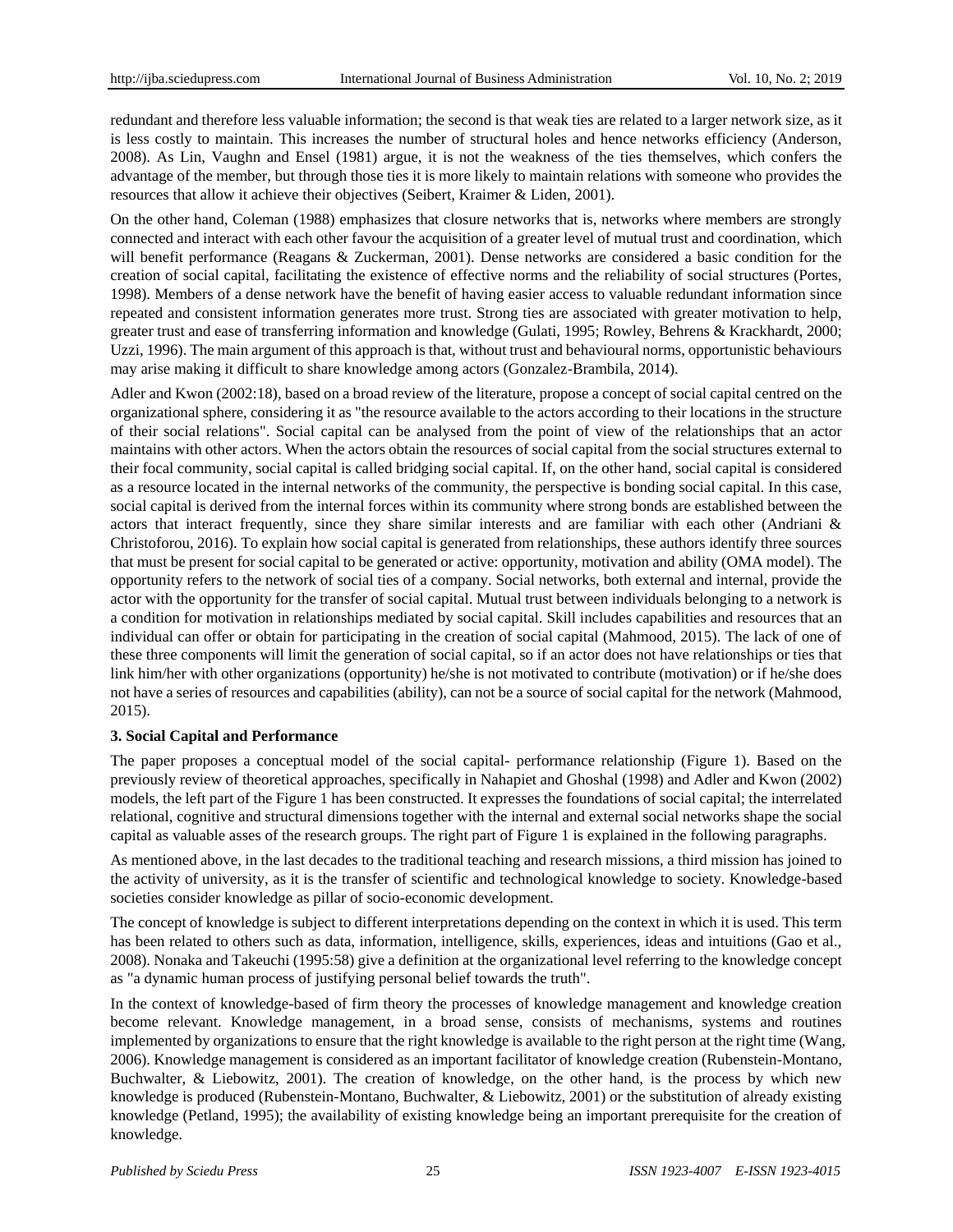Nonaka and Takeuchi (1995) point out that for understanding the theory of organizational knowledge creation it is necessary to know the knowledge nature. The process that creates knowledge in organizations is the spiral of knowledge conversion that integrates the two dimensions of knowledge, the ontological dimension -individual, group, or organizational- and the epistemological dimension -tacit and explicit knowledge-. The knowledge creation model (SECI model of knowledge dimensions) created by Nonaka and Takeuchi (1995) considers the creation of organizational knowledge as an interaction between the two types of knowledge tacit and explicit, where knowledge moves at the individual, group and organizational levels (Note 1).

The process of creating knowledge is different for academic research organizations and private companies because they have not the same objectives (Wang, Peters, & Guan, 2006). Wang, Peters, & Guan (2006) taking into account that the main objective of the academia is the publication of research results, proposing a knowledge creation model based on the modification of Nonaka and Takeuchi's (1995) model, including the distinction made by Krogh (1998) between individual and collective processes. In the individual processes, individuals learn and think for themselves, while collective processes involve the interaction of individuals with others, so they are influenced by both the structure and the culture of the organization.

Social capital is one of the factors that researchers have considered critical in the creation and exchange of knowledge (Nahapiet & Ghoshal, 1998). Pinho, Rego & Pina e Cunha (2012) point out that both internal and external social capital can act as facilitators as well as barriers of knowledge acquisition, creation, sharing and transfer knowledge processes among individuals, groups and organizations. This is especially important in the academic context where most of the research is carried out in collaboration between researchers.

Several papers have studied the relationship between the social capital embedded in research networks and research outputs at the individual level in the academic context. For example, González-Brambila (2014) analysed how the dimensions of social capital affected to the publications of the researchers. The results of her study indicated that to have a central position in the research network, the number of ties of a researcher and the extent to which it publishes with researchers from different areas of knowledge positively affected scientific productivity. Gonzalez-Brambila, Veloso and Krackhardt (2013) explored the effects of different dimensions of social capital on both publications and citations. They found that relational dimension counts for citations, while cognitive dimension was associated with increased publications. In relation to structural dimension, structural holes had a positive effect in the number of citations. Similarly, Rodriguez and Gonzalez-Brambila (2016) found a positive effect of degree and closeness centrality measures on publications and citations in the field of engineering, betweenness was significant with publications, while eigenvector had a negative effect on publications. Structural holes and density had a positive effect on publications and citations. Abbasi, Altmann, and Hossain (2011) examined the effect of social networks on the performance of researchers measured through citations. The results indicated that normalized degree of centrality, efficiency and average ties strength had a positive effect on citations. Finally, Li, Liao and Yen (2013) assessed how the social capital embedded in social network could be used to achieve greater citations. The results showed that betweenness centrality was the most influential factor affecting citations, while other factors related to relational and cognitive social capital had an indirect effect on research impact.

In summary, this paper contributes to the scarce literature on the relationship between social capital and research results in the academic field in several ways. First, the paper proposes a conceptual model that takes into consideration the dimensions of social capital from a double perspective including on the one hand, the relational, cognitive and structural dimensions of social capital (Nahapiet & Ghoshal, 1998) and on the other hand, the internal and external dimensions (Adler & Kwon, 2002). Most studies analyse social capital only from one perspective. Second, the model highlights the connections between the diverse dimensions of social capital and the knowledge creation and exchange processes and their effect on performance. Many studies focus on the relationship between social capital and performance, but do not take into account the processes of creation and exchange of knowledge in that relationship.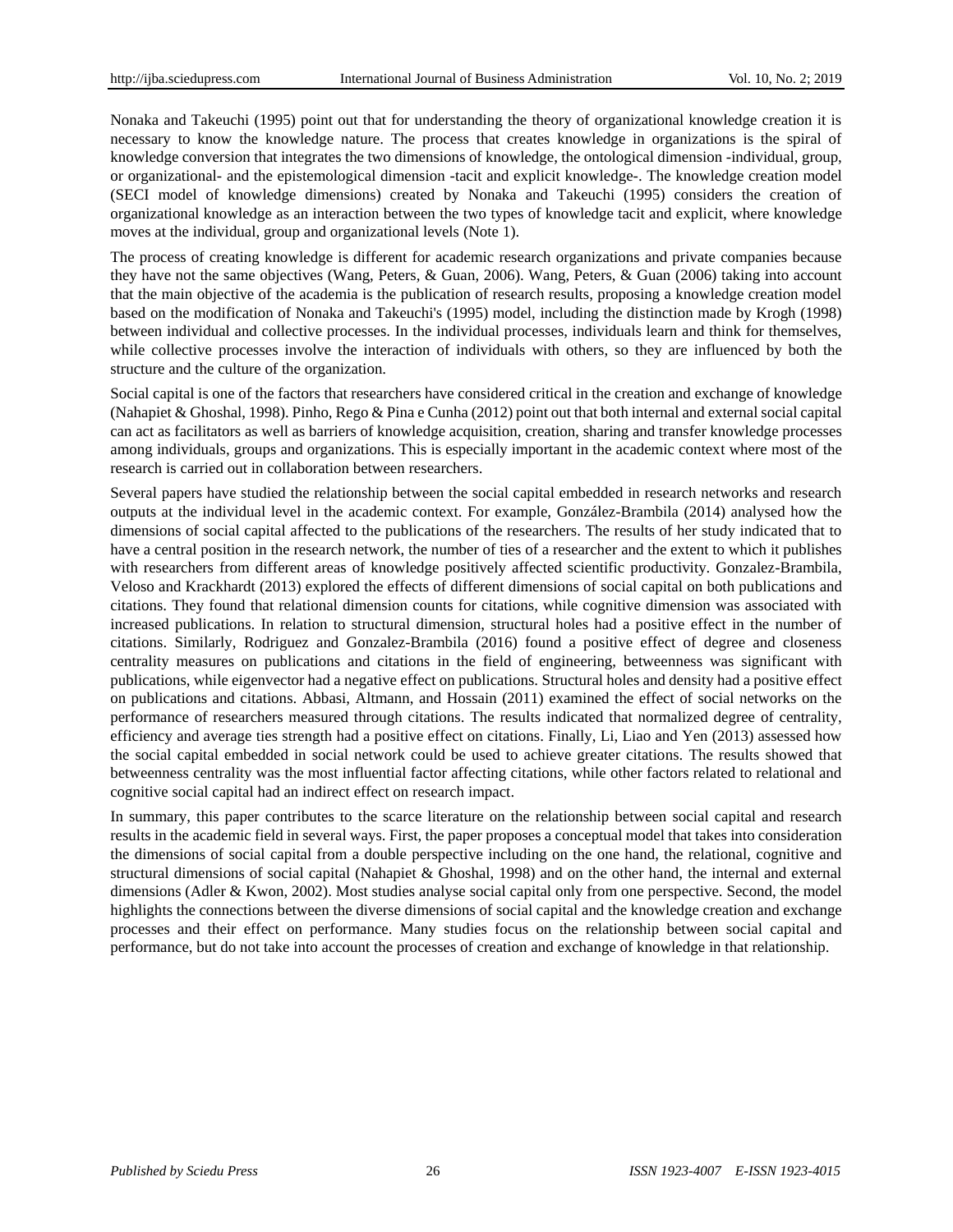

Figure 1. Social capital-performance relationship

Source: own elaboration

## **4. Conclusions and Future Lines of Research**

Universities play an important role as knowledge producer in currently knowledge-based societies. A key issue is to know the causal mechanisms through which an increase in the quantity and quality of research results (publications, citation, h-index, ….) can be achieved. This paper proposes a conceptual model in which social capital embedded in internal and external social research networks is determinant of the research results shedding light on the underlying theoretical aspects that explain how the social capital of research groups is built. The paper contribute to the existing literature on this topic proposing a theoretical model in which both relational, cognitive and structural social capital and internal and external social capital are considered together for explaining social capital-performance relationship. A greater knowledge of the role of the different dimensions of social interactions in building internal and external social capital could help to improve the social capital of research groups. On the other hand, the connections between social capital dimensions and knowledge creation and knowledge sharing processes are established in the model.

The document is descriptive in nature, not prescriptive but can serve as a guide for research managers if it is to improve the social capital of research groups in a way that increases research results.

In the management literature, the social capital concept has had a wide development, mainly from the work of Nahapiet and Ghoshal (1998). These authors established a theoretical framework to analyse social capital by identifying the three different, although highly interrelated dimensions of the construct, the structural, the relational and the cognitive dimensions, which facilitate the creation and exchange of knowledge. On the other hand, Alder and Known (2002) distinguish between bridging and bonding social capital, establishing that opportunity, motivation and ability are three requisites for building social capital.

Social capital is one of the factors that literature considers critical in the creation and exchange of knowledge, affecting the collective processes of knowledge production that involve the interaction of an individual with others, so they are influenced both by the structure and by the organization culture. The empirical literature provides evidence of a positive relationship between social capital and the acquisition and exchange of information and knowledge in organizations (Anderson, 2008; Van den Hooff & Huysman 2009; Hau et al., 2013, Chang, Hsu & Lee, 2015, Jiang & Hu, 2015; Choi, 2015). Social capital is a resource available to research group that can be managed. Research managers must to stimulate social capital within the research group encouraging trust and cooperation among group members and fostering external links with other researchers and research groups increasing acquisition, creation, sharing and transfer of knowledge (Allen et al., 2007; Bruneel et al., 2010; Chang & Li, 2007; Pinho, Rego & Pina e Cunha, 2012; Yokaku & Zawdie, 2010). Research managers must not only implement measures that facilitate the development of social capital but also measures that reduce the factors that create poor social capital (Pinho, Rego & Pina e Cunha, 2012). In this way they will facilitate creation and sharing knowledge improving research performance (Curseu, Raab, Han & Loenen, 2012; Phelps, Heidl & Wadhwa, 2012; Tsai et al., 2014).

This is a conceptual paper. For testing and verifying the model, quantitative studies conducted in research groups and research networks are needed. This would allow identifying the enablers or obstacles of the creation and exchange of knowledge that are related to each dimension of social capital.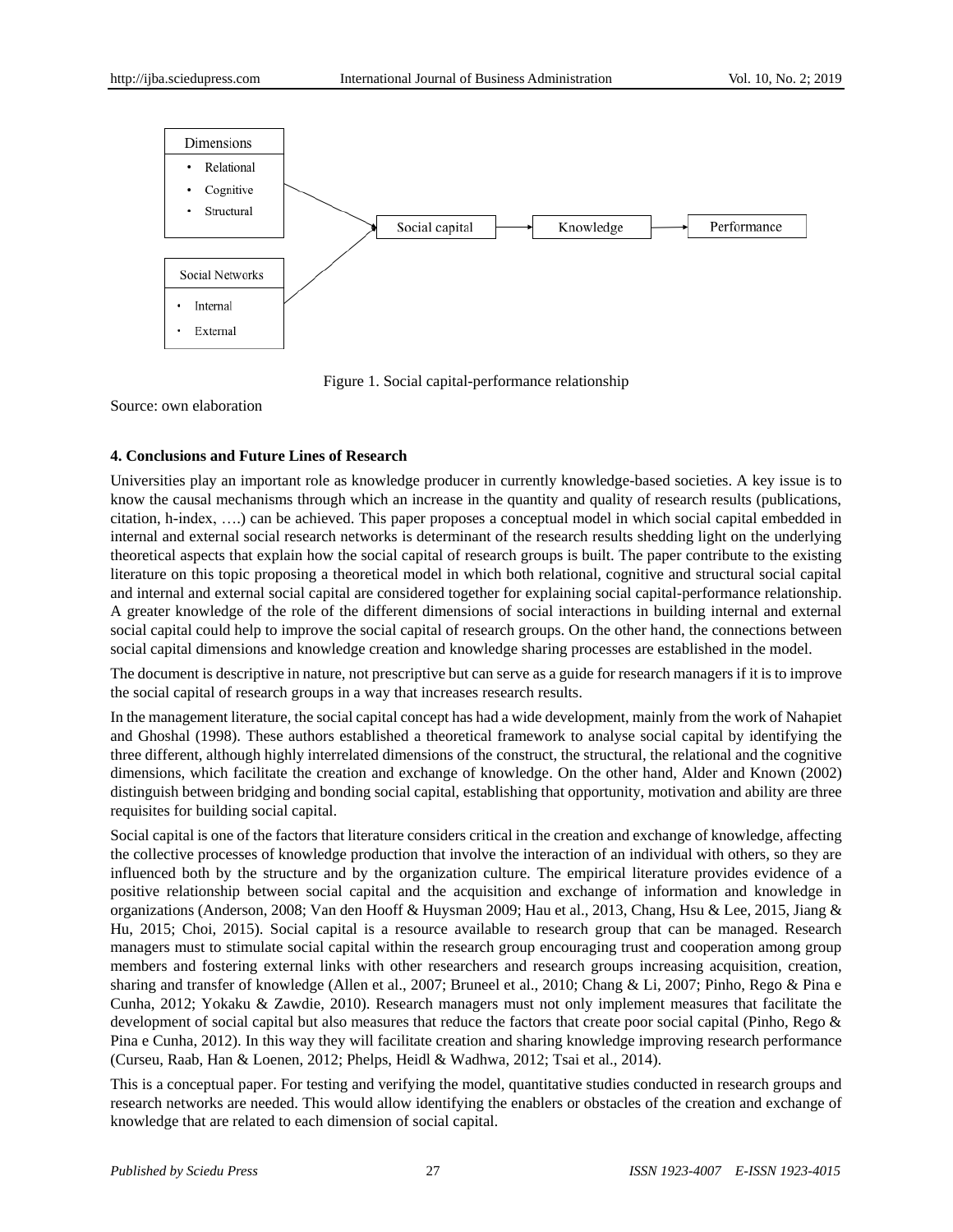As mentioned previously, in the academic context several papers have found that social capital affect positively and significantly on scientific productivity and research impact. Mostly these papers used social network analysis (SNA) techniques to evaluating the social capital dimensions (Gonzalez-Brambila, 2014; Abbasi, Altmann, & Hossain, 2011; Rodriguez & Gonzalez-Brambila, 2016) instead of scale instrument. However, in organizational context usually social capital is measured by a survey method (Chow & Chan, 2008; Chua, 2002; Hau et al., 2013; Choi, 2015). Consequently, few scales are available to research managers to measure academic social capital. Science is being increasingly organized around larger research groups (Cummings & Kiesler, 2014), it could be helpful to rely on the methods used in the organizational literature to measure and manage research group´s social capital. We consider that a scale to measure social capital could be a useful instrument to highlight the underlying mechanisms that explain the building of social capital of research groups. Future research should develop a valid and reliable scale for measuring social capital in the academic world. Comparative studies measuring social capital with scale and social network analysis techniques should be carried out in order to compare the appropriateness of both methods to evaluate the effects of social capital on research results. More research in this line would be needed to better understand the dynamics of research groups and improve knowledge management processes.

#### **Acknowledgement**

Authors are ordered alphabetically. This study has benefited from financing from the Research Project ECO2014-56580-R of the Spanish Ministry of Economy and Competitively, the Research Projects P12-SEJ-1810; P12-ASEJ-1618 from the Andalusian Government (Spain) and PR2016-018 (Research Projects University of Cadiz).

#### **References**

- Abbasi, A., Altmann, J., & Hossain, L. (2011). Identifying the effects of co-authorship networks on the performance of scholars: a correlation and regression analysis of performance measures and social network analysis measures. *Journal of Informetrics, 5*, 594-607. https://doi.org/10.1016/j.joi.2011.05.007
- Adler, P.S., & Kwon, S. (2002). Prospects for a New Concept. *The Academy of Management Review, 27*(1), 17-40. https://doi.org/10.5465/amr.2002.5922314
- Ahuja, G. (2000). Collaborations Networks, Structural Holes, and Innovation: A longitunal study. *Administrative Science Quarterly*, 45. https://doi.org/10.2307/2667105
- Allen, J., James, A., & Gamlen, P. (2007). Formal versus informal knowledge networks in R&D: a case study using social network analysis. *R&D Management, 37*(3), 179-96. https://doi.org/10.1111/j.1467-9310.2007.00468.x
- Anderson, M. (2008). Social networks and the cognitive motivation to realize network opportunities: a study of managers' information gathering behaviors. *Journal of Organizational Behavior, 29*, 51-78. https://doi.org/10.1002/job.459
- Andrews, R. (2010). Organizational social capital, structure and performance. *Human Relations, 63*, 583-608. https://doi.org/10.1177/0018726709342931
- Andriani, L., & Christorou, A. (2016). Social Capital: A Roadmap of Theoretical and Empirical Contributions and Limitations. *Journal of Economic Issues, L*(1). https://doi.org/10.1080/00213624.2016.1147296
- Bolander, W., Satornino, C.B., Hughes, D.E., & Ferris, G.R. (2015). Social Networks within sales organizations: Their development and importance for salesperson performance. *Journal of Marketing, 79*, 1-16. https://doi.org/10.1509/jm.14.0444
- Bontis, N. (1996). There's a price on your head: managing intellectual capital strategically. *Business Quarterly, 60*(4), 40-47.
- Bourdieu, P. (1985). *The forms of capital.* In Richardson J.G. (Ed.), *Handbook of Theory and Research for the Sociology of Education* (pp. 241-258). New York, NY: Greenwood Press.
- Bozeman, B., Fay, D., & Slade, C. (2013). Research collaboration in universities and academic entrepreneurship: the-state-of-the-art. *Journal Technology Transfer, 38*, 1-67.
- Bruneel, J., D'este, P., & Salter, A. (2010). Investigating the factors that diminish the barriers to university-industry collaboration. *Research Policy, 39*(7), 858-68. https://doi.org/10.1016/j.respol.2010.03.006
- Carroll, G.R., & Teo, A.C. (1996). On the social capital of managers. *Academy of Management Journal, 39*, 421-440.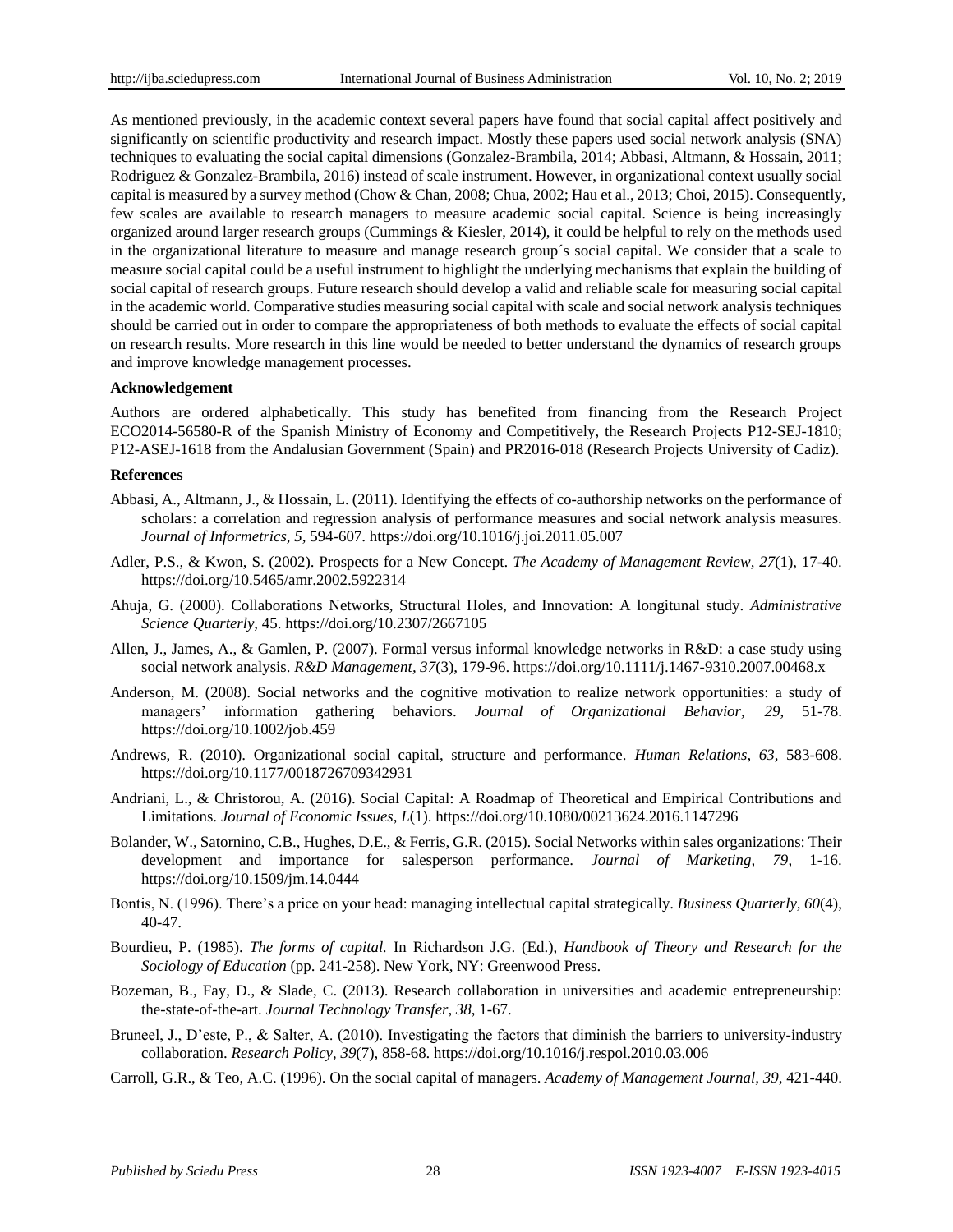- Chang, C., Hsu, M., & Lee, Y. (2015). Factors Influencing Knowledge-Sharing Behavior in Virtual Communities: A Longitudinal Investigation. *Information Systems Management, 32*(4), 331-340 https://doi.org/10.1080/10580530.2015.1080002
- Chang, W.C. & Li, S.T. (2007). Fostering knowledge management deployment in R&D workspaces: a five-stage approach. *R&D Management, 37*(5), 479-93. https://doi.org/10.1111/j.1467-9310.2007.00484.x
- Chatterton, P., & Goddard, J. (2000). The Response of Higher Education Institutions to Regional Needs. *European Journal of Education, 35*(4). https://doi.org/10.1111/1467-3435.00041
- Choi, Y. (2015). The impact of social capital on employees' knowledge-sharing behavior: an empirical analysis of u.s. federal agencies. *Public Performance & Management Review*, 39, 381-405.
- Chow, W.S., & Chan, L.S. (2008). Social network, social trust and shared goals in organizational knowledge sharing. *Information & Management, 45*, 458-465. https://doi.org/10.1016/j.im.2008.06.007
- Chung, Y., & Jackson, S. (2011). The Internal and External Networks of Knowledge-Intensive Teams: The Role of Task Routineness. *Journal of Management.*
- Coleman, J. (1988). Social Capital in the Create of Human Capital. *American Journal of Sociology, 94*, 95-120. https://doi.org/10.1086/228943
- Coleman, J. (1990). *Foundations of social capital*. Cambridge: Belknap.
- Cote, S., & Tom Healy (2001). *The Well-being of Nations. The role of human and social capital.* Organisation for Economic Co-operation and Development. Paris, France: OECD.
- Cummings, J., & Kiesler, S. (2014). Organization theory and the changing nature of science. *Journal of Organization Design, 3*, 1-16. https://doi.org/10.7146/jod.18596
- Curseu, P.L., Raab, J., Han, J., & Loenen, A. (2012). Educational diversity and group effectiveness: a social network perspective. *Journal of Managerial Psychology, 27*, 576-594. https://doi.org/10.1108/02683941211252437
- Edvinson, L., & Malone, M. (1997). *Intellectual capital: realizing your company's true value by finding its hidden brainpower.* Nueva York: Harper Business.
- Etzkowitz, H., Webster, A., Gebhardt, C., & Terra, B.R.C. (2000). The future of the university and the university of the future: evolution of ivory tower to entrepreneurial paradigm. *Research Policy, 29*(2), 313-330. https://doi.org/10.1016/S0048-7333(99)00069-4
- Fischer, H., & Pollock, T. (2004). Effects of social capital and power on surviving transformational change: The case of initial public offerings. *Academy of Management Journal, 47*, 463-481.
- Gao, F., Li, M., & Clarke, S. (2008). Knowledge, management, and knowledge management in business operations. *Journal of knowledge management, 12*(2), 3-17.
- Gazni, A., & Didegah, F. (2011). Investigating different types of research collaboration and citation impact: A case study of Harvard University's publications. *Scientometrics*, *87*(2), 251-265.
- Glanville, J.L., & Bienenstock, E.J. (2009). A typology for understanding the connections among different forms of social capital. *American Behavioral Scientist, 52*, 1507-1530. https://doi.org/10.1177/0002764209331524
- Gonzalez-Brambila, C. (2014). Social capital in academia. *Scientometrics, 101*, 1609-1625. https://doi.org/10.1007/s11192-014-1424-2
- Granovetter, M. (1973). The strength of Weak Ties. *American Journal of Sociology, 78*(6), 1360-1380. https://doi.org/10.1086/225469
- Gulati, R. (1995). Social Structure and Alliance Formation Patterns: A Longitudinal Analysis. *Administrative Science Quartely, 40*, 619-652. https://doi.org/10.2307/2393756
- Hau, Y., Kim, B., Lee, H., & Kim, Y.G. (2013). The effects of individual motivations and social capital on employees' tacit and explicit knowledge sharing intentions. *International Journal of Information Management, 33*, 356-366. https://doi.org/10.1016/j.ijinfomgt.2012.10.009
- Huggins, R., & Johnston, A. (2009). The economic and innovation contribution of universities: a regional perspective. *Environment and Planning C: Government and Policy, 27*, 1088-1106. https://doi.org/10.1068/c08125b
- Jiang, Z., & Hu, X. (2015). Knowledge Sharing and Life Satisfaction: The Roles of Colleague Relationships and Gender. *Social Indicators Research, 126*, 379-394.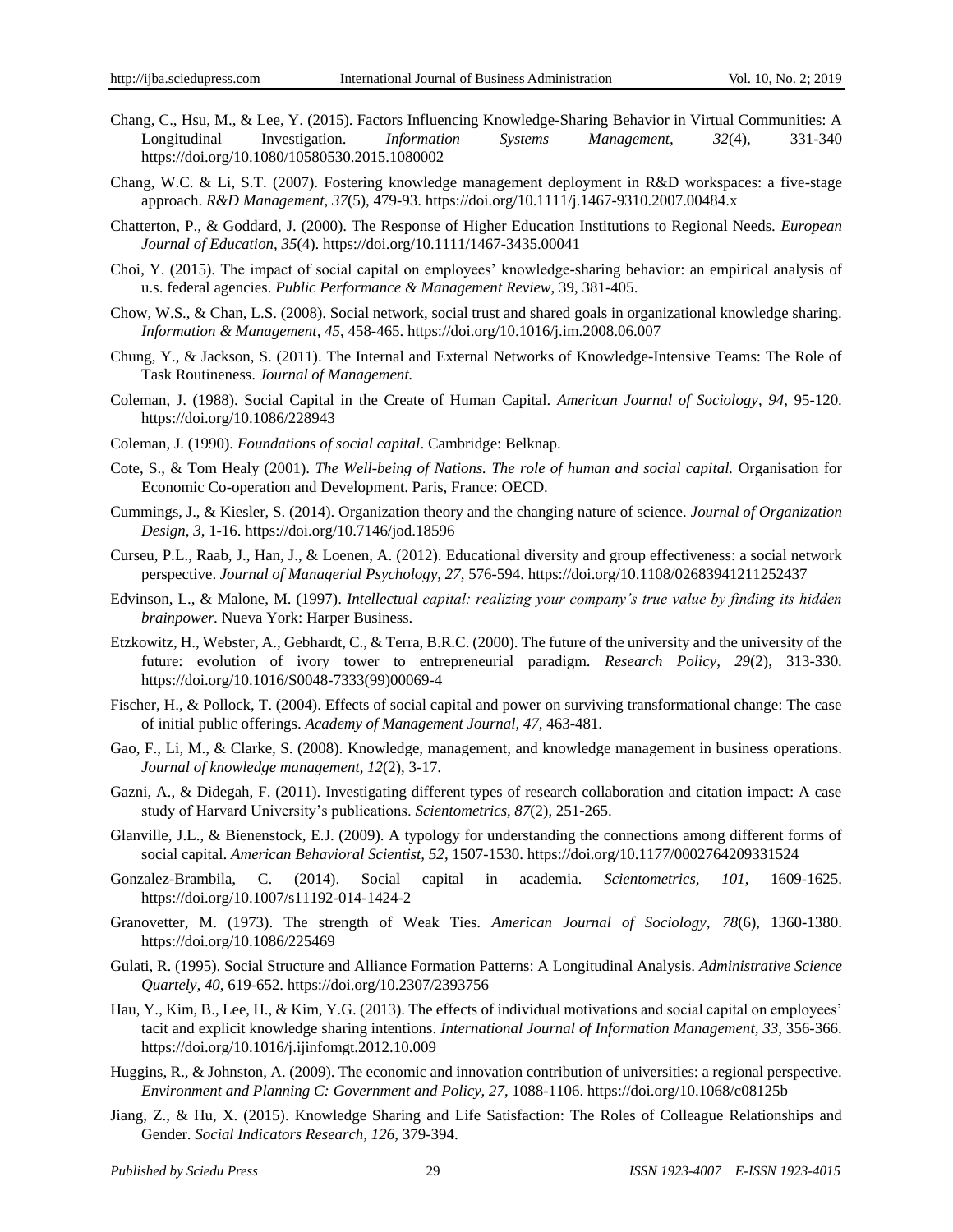Katz, J., & Martin, B. (1997). What is research collaboration?. *Research Policy, 26*, 1-18.

- Kostova, T., & Roth, K. (2003). Social capital in multinational corporations and a micro-macro model of its formation. *Academy of Management Review, 28*(2), 297-317. https://doi.org/10.5465/amr.2003.9416356
- Krogh, G. (1998). Care in knowledge creation. *California Management Review,* 40(3), 133.
- Lee, S., & Bozeman, B. (2005). The Impact of Research Collaboration on Scientific Productivity. *Social Studies of Science, 35*(5), 673-702.
- Leitner, K.H. (2004). Intellectual capital reporting for universities conceptual background and application for Austrian universities. *Research Evaluation, 13*(2), 129-140. https://doi.org/10.3152/147154404781776464
- Li, E., Liao, C., & Yen, H. (2013). Co-authorship networks and research impact: A social capital perspective. *Research Policy, 42*, 1515-1530.
- Lin, N. (2001). *Social Capital: A Theory of Social Structure and Action*. Cambridge, MA: Cambridge University Press. https://doi.org/10.1017/CBO9780511815447
- Lin, N., Vaughn, J., & Ensel, W. (1981). Social resources and strength of ties: structural factors in occupational attainment. *American Sociological Review, 46*(4), 393-405. https://doi.org/10.2307/2095260
- Mahmood, K. (2015). Social capital: from concept to theory. *Pakistan Journal of Science, 67*(1).
- Maurer, I., & Ebers, M. (2006). Dynamics of Social Capital and Their Performance Implications: Lessons from Biotechnology Start-ups. *Administrative Science Quarterly, 51*, 262-292.
- Nahapiet, J., & Ghoshal, S. (1998). Social capital, intellectual capital, and the organizational advantage. *Academy of Management Review, 23*(2), 242-266. https://doi.org/10.5465/amr.1998.533225
- Nonaka, I., & Takeuchi, H. (1995). *The Knowledge-Creating Company: How Japanese Companies Create the Dynamics of Innovation*. Oxford University Press, Oxford.
- Park, S., & Luo, Y. (2001). Guanxi and organizational dynamics: organizational networking in chinese firms. *Strategic Management Journal, 22*, 455-477.
- Parker, G.M. (2003). *Cross-functional teams: Working with allies, enemies, and other strangers*. John Wiley & Sons.
- Pentland, B.T. (1995). Information Systems and Organizational Learning: The Social Epistemology of Organizational Knowledge Systems. *Accounting, Management and Information Technologies, 5*(1), 1-21.
- Phelps, C., Heidl, R., & Wadhwa, A. (2012). Knowledge, networks, and knowledge networks: a review and research agenda. *Journal of Management, 38*, 1115-1166. https://doi.org/10.1177/0149206311432640
- Pinho, I., Rego, A., & Cunha, M. (2012). Improving Knowledge Management Processes: A Hybrid Positive Approach. *Journal of Knowledge Management, 16*(2), 215-242. https://doi.org/10.1108/13673271211218834
- Portes, A. (1998). Social Capital: its Origins and Applications in Modern Sociology. *Annual Review of Sociology, 24*, 1-24. https://doi.org/10.1146/annurev.soc.24.1.1
- Putnam, R. (1993). The Prosperous Community: Social Capital and Public Life. *The America Prospect, 13*, 35-42.
- Reagans, R., Zuckerman, E.W., & McEvily, B. (2001). Networks, diversity, and productivity: the social capital of corporate R&D teams. *Organization Science, 12*(4), 502. https://doi.org/10.1287/orsc.12.4.502.10637
- Rodan, S. (2010). Structural holes and managerial performance: Identifying the underlying mechanisms. *Social Networks, 32*, 168-179. https://doi.org/10.1016/j.socnet.2009.11.002

Rostila, M. (2010). The facets of social capital. *Journal for the Theory of Social Behaviour, 41*(3), 308-326. https://doi.org/10.1111/j.1468-5914.2010.00454.x

- Rothaermel, F.T., Agung, S.D., & Jiang, L. (2007). University entrepreneurship: a taxonomy of the literature. *Industrial and Corporate Change, 16*(4), 691-791. https://doi.org/10.1093/icc/dtm023
- Rowley, T., Behrens, D., & Krackhardt, D. (2000). Redundant governance structures: An analysis of structural and relational embeddeness in the steel and semiconductor industries. *Strategic Management Journal, 21*, 369-386. https://doi.org/10.1002/(SICI)1097-0266(200003)21:3<369::AID-SMJ93>3.0.CO;2-M
- Rodriguez, J., & Gonzalez, B. (2016). The effects of external collaboration on research output in engineering. *Scientometrics, 109*, 661-675.